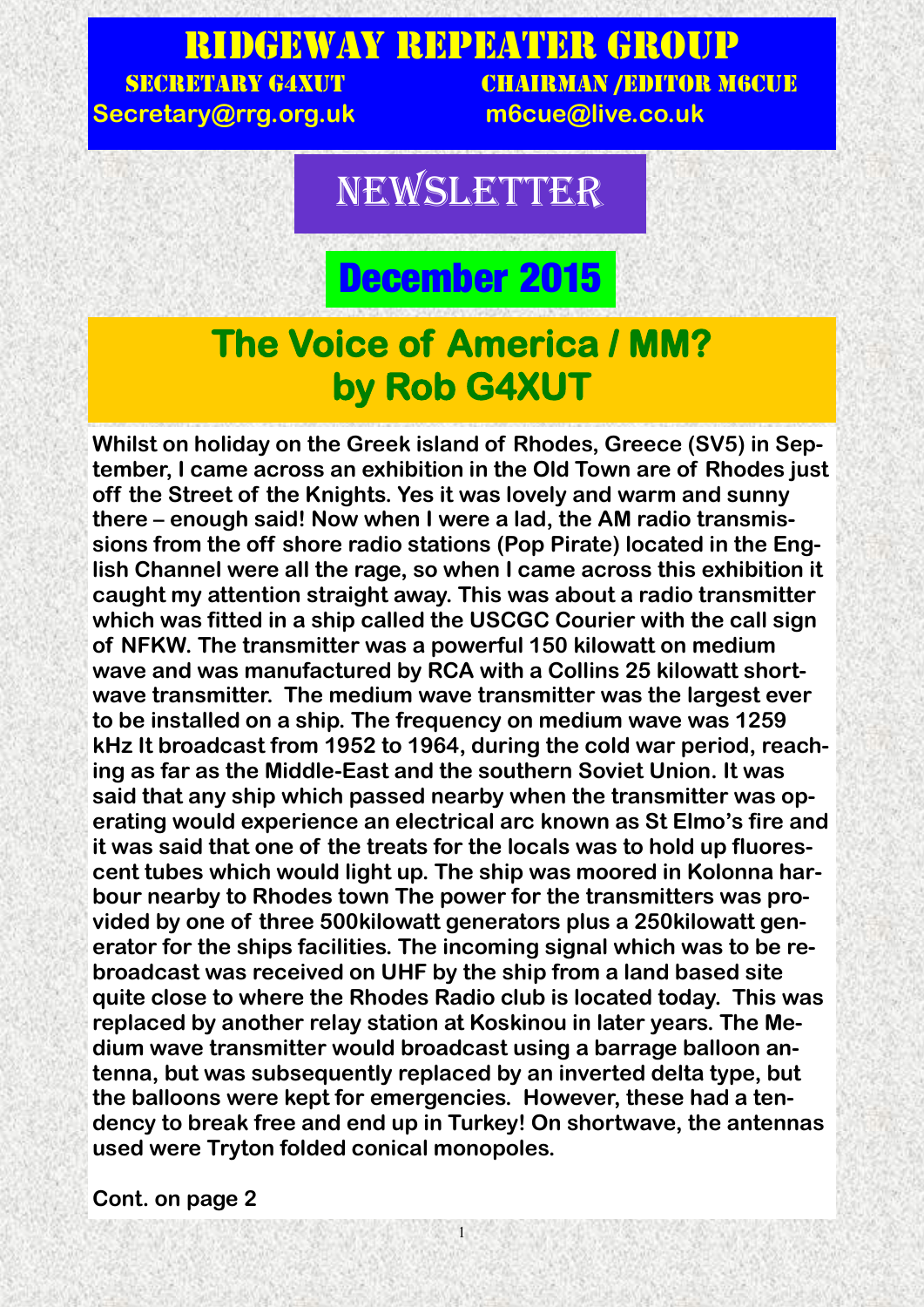## **The Voice of America / MM? (Cont….) by Rob G4XUT**



**In 1960 whilst filming the Guns of Navarone in Rhodes, the actor Gregory Peck and his wife Veronique Passani visited USCGC Courier.**

**The VOA broadcasts ceased in 1964 from the ship which returned to the United States for decommissioning on 25th August 1964. It was handed over to the Coast Guard Reserve Training Centre in Yorktown Virginia. It was recommissioned in 1966 as a training vessel. In 1972 it was decommissioned again and in 1977 was sold for scrap, a sad end for a ship which served its country well.**

**The VOA transmissions were from land based sites on Rhodes sometime after 1964 and I can personally remember listening to some of them, however these closed down in 2006.**

**There are more photos and information available on the website [www.rhodesinthecoldwar.com](http://www.rhodesinthecoldwar.com)**

**My thanks go to all those involved with setting up the exhibition and website.**

**Rob G4XUT**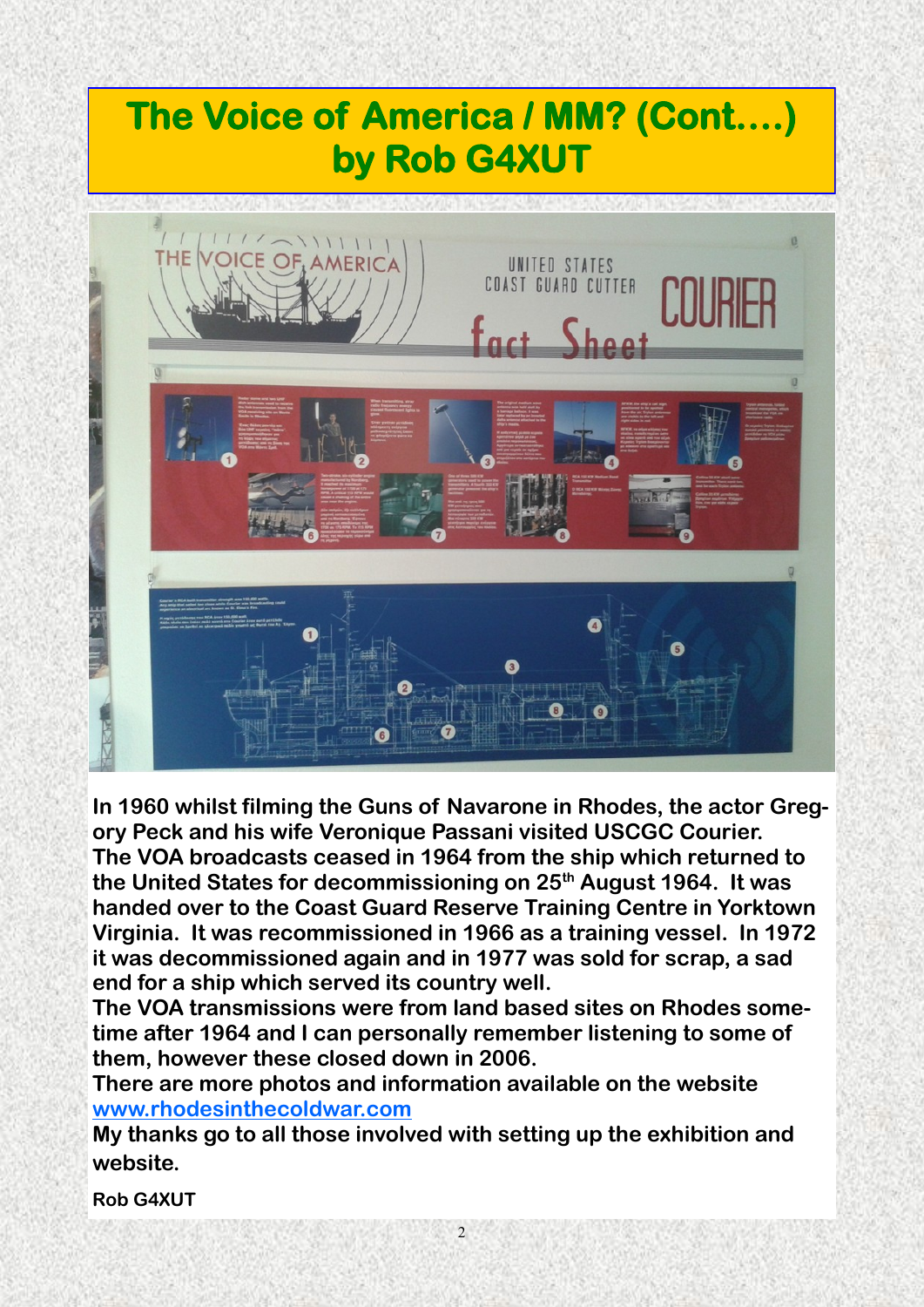## **More DMR NEWS By M6CUE**

**(This item continues on pages 4 & 5)**

#### **PROPOSAL FOR REORGANISATION OF UK REGIONAL TALKGROUPS**

As most of you will know, we have been making various mutterings for many months now regarding the need to reorganise the current "TG8" regional talk group structure. To a great extent, this has been a victim of its own success, but it has shortcomings – some of which we have attempted to paper over with the invention and implementation of the "direct dial" talk groups. With the rapid (and continuing) expansion of the network it is time for a fresh look at what we might do going forwards; this paper is intended to be the cornerstone of an open discussion regarding how the regional talk groups would be best organised . This is NOT a "done deal", nor a fait accompli. Please feel free to share thoughts and observations and to ask questions.

#### **ISSUES TO ADDRESS**

- There are currently multiple instances of "TG8" which are not identical. In some instances this causes user confusion; of greater importance, it places technical constraints on the way our bridges are programmed. This reduces our flexibility and agility, and limits our opportunity to optimise the use of network resources.
- At least one instance of "TG8" is currently larger than reasonable or rational (SE region) and this needs to be pruned sooner rather than later.

Other than by way of "direct dial" or the use of TG235 there is no ready mechanism for a user in (say) Dartford to speak with a user in (say) Preston. DD is sub-optimal since it would not be apparent which of the repeaters serving Preston the user may be within range of. TG235 is less than ideal, since it consumes much more repeater / network resource.

#### **PROPOSED SOLUTION**

At a high level, the following changes are proposed;-

- Creation of ten regional TGs to replace existing four "TG8" groups
- Creation of new talk groups (TG8 SE split into two, new TGs for SW, Midlands, East)
- Renumbering of existing "mini TGs" to better align with the new regional structure
- Creation of two "UK Wide" User Activated TGs
- Each repeater assigned to a "home" regional TG which is "always on"
- Each repeater able to access other regional TGs on a User Activated basis
- Removal of the direct dial TGs the proposed changes should make these superfluous

#### **INITIAL DRAFT "2016" STRUCTURE**

When reviewing this, please bear in mind that this is an initial stab at how we might go about it. There is no assertion that this is the final solution; it needs to be reviewed and commented upon by the repeater keepers, adjustments may need to be made and consensus needs to be reached before implementation. *THE GEOGRAPHIES AND RE-PEATER COLLECTIONS PRESENTED HERE ARE NOMINAL AND WILL BE SUB-JECT TO INPUT FROM REPEATER KEEPERS. ALL OF THESE TGs ARE FOR TS2*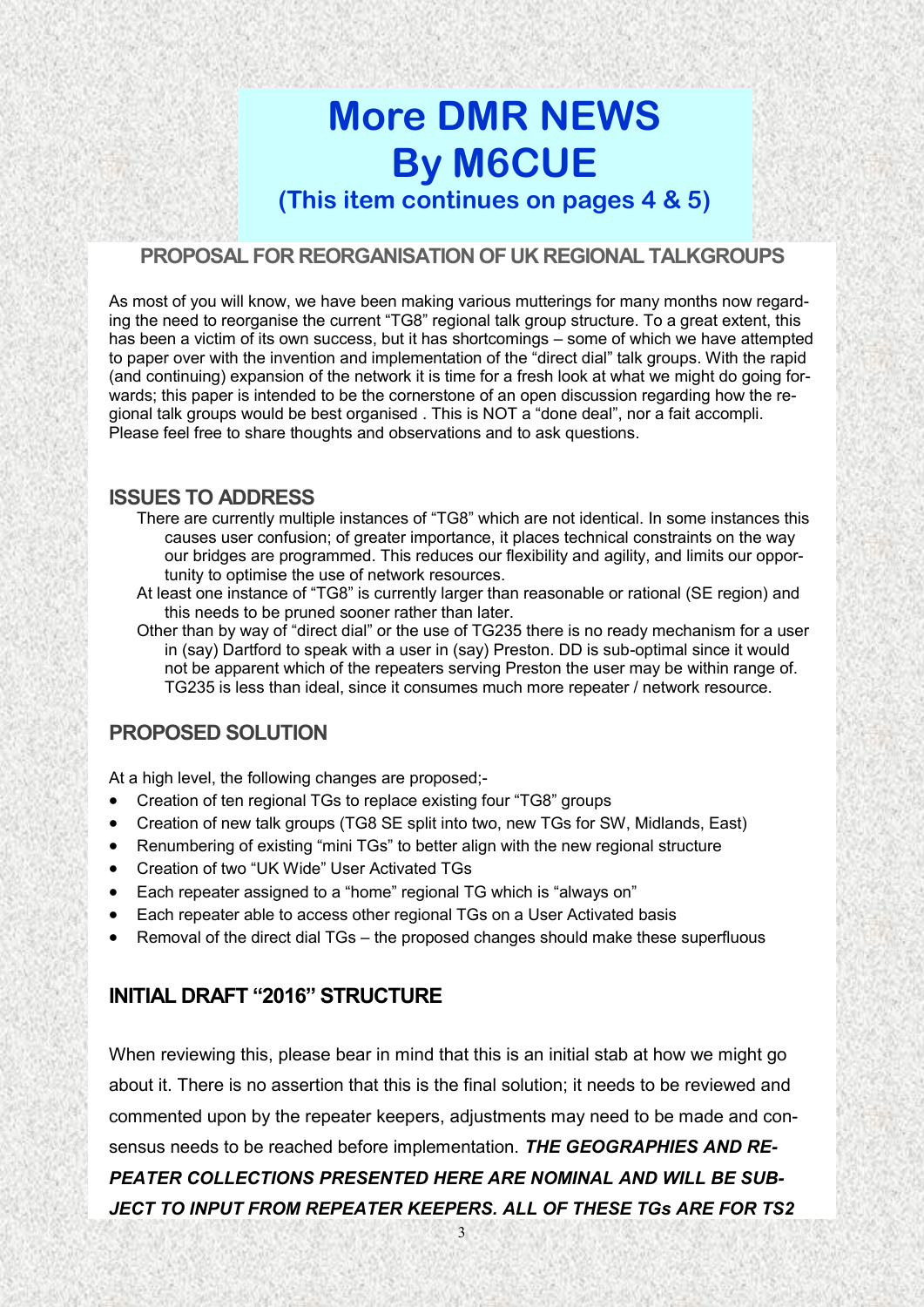**TG8SE** *END OF LIFE – WILL BE DELETED FROM BRIDGE CONFIG 31st JAN 2016*

**TG800** RESERVED FOR FUTURE USE

**TG801** METRO EAST: (roughly Hertfordshire / East London / Essex / Kent) GB7AK / GB7AS / GB7CK / GB7EK / GB7EX / GB7IK / GB7LO / GB7SE

**TG802** METRO WEST: (roughly Central & West London / Surrey / Sussex) GB7EP / GB7GF / GB7HR / GB7ID / GB7MP / GB7NS / GB7SC

**TG810** THAMES VALLEY, BRISTOL CHANNEL AND SOLENT: GB7AV / GB7BK / GB7CT / GB7WL / GB7KM / GB7SU / GB3WE

**TG820** NORTH WEST: GB7BR / GB7CA / GB7EL / GB7HM / GB7LP / GB7MB / GB7MR / GB7PN **TG830** MIDLANDS: GB7FW / GB7GB

**TG840** EAST OF ENGLAND: GB7CT / GB7DS / GB7FU / GB7LN / GB7MK / GB7PE

**TG850** SCOTLAND: GB7DD / GB7EE

**TG860** NORTH EAST: GB7HS / GB7HX / GB7LE / GB7SR / GB7TD / GB7TP / GB7XX

**TG870** WALES & MARCHES: GB7HM / GB7PN

**TG880** NORTHERN IRELAND: (No repeaters at this time)

*NOTE: GB7HM and GB7PN intentionally included in both TG820 and TG870*

*NOTE: GB7CT intentionally included in both TG810 and TG840* **OTHER TALK GROUP CHANGES AND ADDITIONS**

**TG80** NEW USER ACTIVATED "UK WIDE" TG A **TG81** NEW USER ACTIVATED "UK WIDE" TG B **TG803** REPLACES TG2352 **TG861** REPLACES TG2350 **TG862** (unchanged) **TG863** REPLACES TG2351 **TG864** REPLACES TG2353

Let us discuss and finesse this proposal until it can be made to work for the UK. It is generated by a genuine need to change the way things are working for TG8 at the moment.

1. We need to stop having multiple objects in the bridge which are "TG8" but not the same TG8. There will come a time when our bridge will not support such configurations, and it is much better we get that out in the open and deal with it now, rather than when we are at a crisis point.

2. TG8SE is too big. WAY TOO BIG. Looking at the way it is utilised, it does not need to be that shape and size, and better use can be made of our repeater and network resources by splitting it up (there are now as many repeaters in TG8SE alone as there were in the whole country 18 months ago!).

3. Because there is no easy (and easy to understand) way to have a contact with broader territories when required we see that TG235 is used. It is considered that providing the ability to connect a single repeater to any of the regional TGs on a User Activated basis, coupled with the pro-

4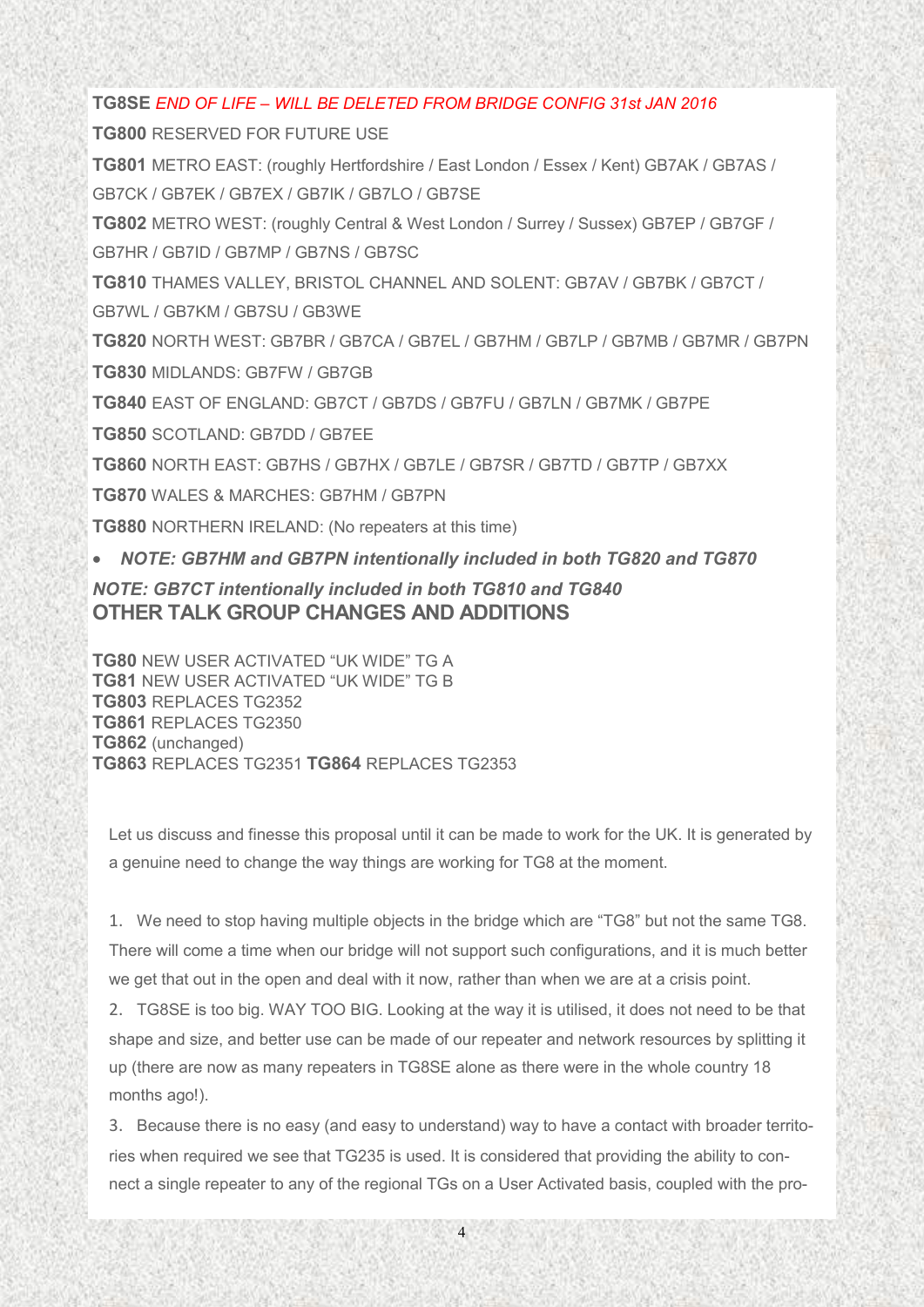-vision of two "UK Wide" User Activated TGs will reduce the unnecessary utilisation of re-

peaters when such contacts are desired.

Please note that this will ALWAYS be an "opt-out" capability for individual repeaters; all that will be required will be for the Keeper to make his wishes known to the bridge admins (admins@cc-3.net)

This is a hybrid network with the UK c-Bridge at the heart.

Starting next week this will allow connection of Hytera repeaters to the established UK cbridge repeater network, and soon it will allow DV4Mini to connect to specific UK internal talk groups.

There are NO plans to offer cross-connections to non-DMR or analogue networks and by design there will be no "reflector" capability.

This development has been made possible by work carried out over the past few months by DF5OC and G0RDI; further details will be available as things progress.

In the meantime, we hope you are as excited as we are about the new possibilities that Phoenix brings to DMR in Europe, and we have a bright future since we are leveraging the fast, rock-solid infrastructure we have built over the past 12 months.

**As mentioned in the article, this reorganisation will mean that all codeplugs, regardless of make/model will have to be rewritten, or at least seriously amended.** 

**This article was emailed to me from http://www.cc-3.net Neil M6CUE**

**As the festive season fast approaches, I will take this opportunity to bid you all a Very Merry Xmas & a hopefully Happy New Year. I hope that Santa & the gods of propagation are kind to you all in the rest of 2015 & all of 2016.**

**Good DX & Best 73 de Neil M6CUE**